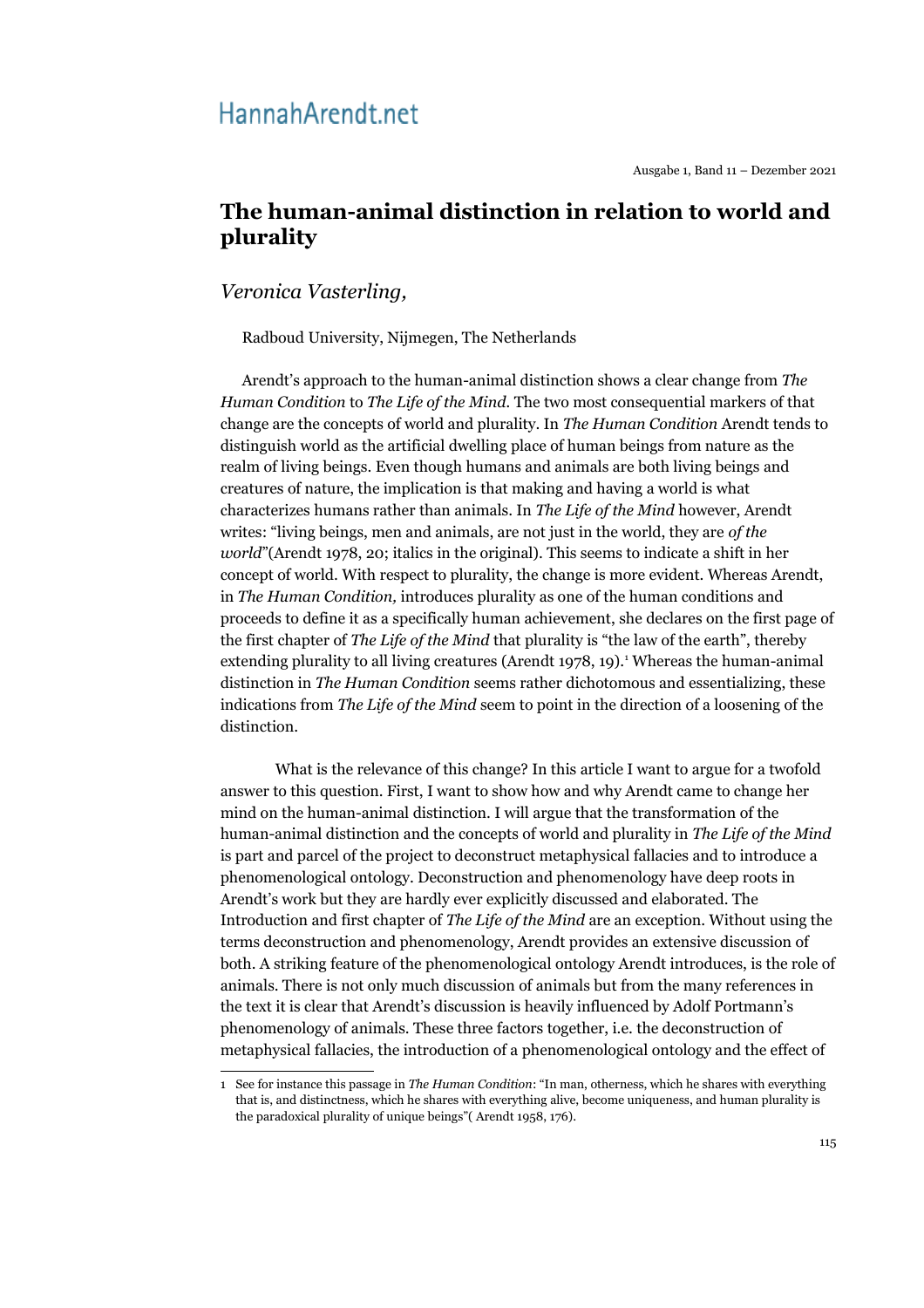Portmann's phenomenology of animals, made a reconsideration of the human-animal distinction necessary, and with it, the adjustment of the concepts of world and plurality.

Second, with this article I want to join the growing reception of Arendt as a thinker who offers important resources to ecological thought. The literature in this area is varied. Authors show how Arendt's concept of action provides a resource to break "climate change paralysis" and empower people to act (Hargis 2016). They also take up Arendt's discussion, in *The Human Conditio*n, of acting into nature as a prescient account of what is now called the Anthropocene (Robinson 2018, Belcher and Schmidt 2021). More germane to the topic of this article is literature focusing on the phenomenological concept of nature (Donohoe 2017, Gillette 2020), the concept of earth and the earth-world distinction (Chapman 2007, Ott 2009, Bowring 2014, Kelly 2015). Despite dichotomous or dualist overtones of the earth-world distinction in Arendt (Ott 2009, Bowring 2014), authors also emphasize the interconnectedness of earth and world. Donohoe, in particular, argues that Arendt's phenomenology of nature is neither anthropocentric nor objectifying but, rather, involves an intertwinement of humans and animals who both share the earth (Donohoe 2017, 182). Though suggestive, to speak of the intertwinement of humans and animals is still quite vague and general, a vagueness and generality that can be concretized and specified, I will argue, by paying close attention to Arendt's discussion of humans and animals in the first chapter of *The Life of the Min*d.

I will start the argument with a discussion of the question in how far the humananimal distinction in *The Human Condition* is essentializing, followed by a short account of the metaphysical fallacies Arendt deconstructs in *The Life of the Mind* in order to introduce a phenomenological ontology in which animals play an important role. With the three issues in place that prime the transformation, I will then elucidate the ways in which the concepts of world and plurality and human-animal distinction are adapted. I will show that Arendt's adaptation of the human-animal distinction is inconsistent and argue for a more consistent adaptation of the distinction, based on Portmann's work.

## **How essentialist is the human-animal distinction in** *The Human Condition***?**

Before trying to answer the question in the head of this section, it is important to first investigate Arendt's view of essentialism. Though she never raised nor discussed the question of essentialism in any explicit or unequivocal terms, it is safe to say that her concept of the human in *The Human Condition* is not essentialist and maybe even antiessentialist. Arendt's concept of human plurality, expressed in the often quoted line that "men, not Man, live on the earth and inhabit the world" (Arendt 1958, 7), implies that she "rejects any substantive notion of a universal human nature" (Klusmeyer 2018, 355). That is, she rejects what usually is taken as the basis and standard of an essentialist conception of the human, namely a common human nature as the defining characteristic of what makes human beings human. Already in her first book, *The Origins of Totalitarianism*, Arendt declares that "human 'nature' is only 'human' insofar as it opens up to man the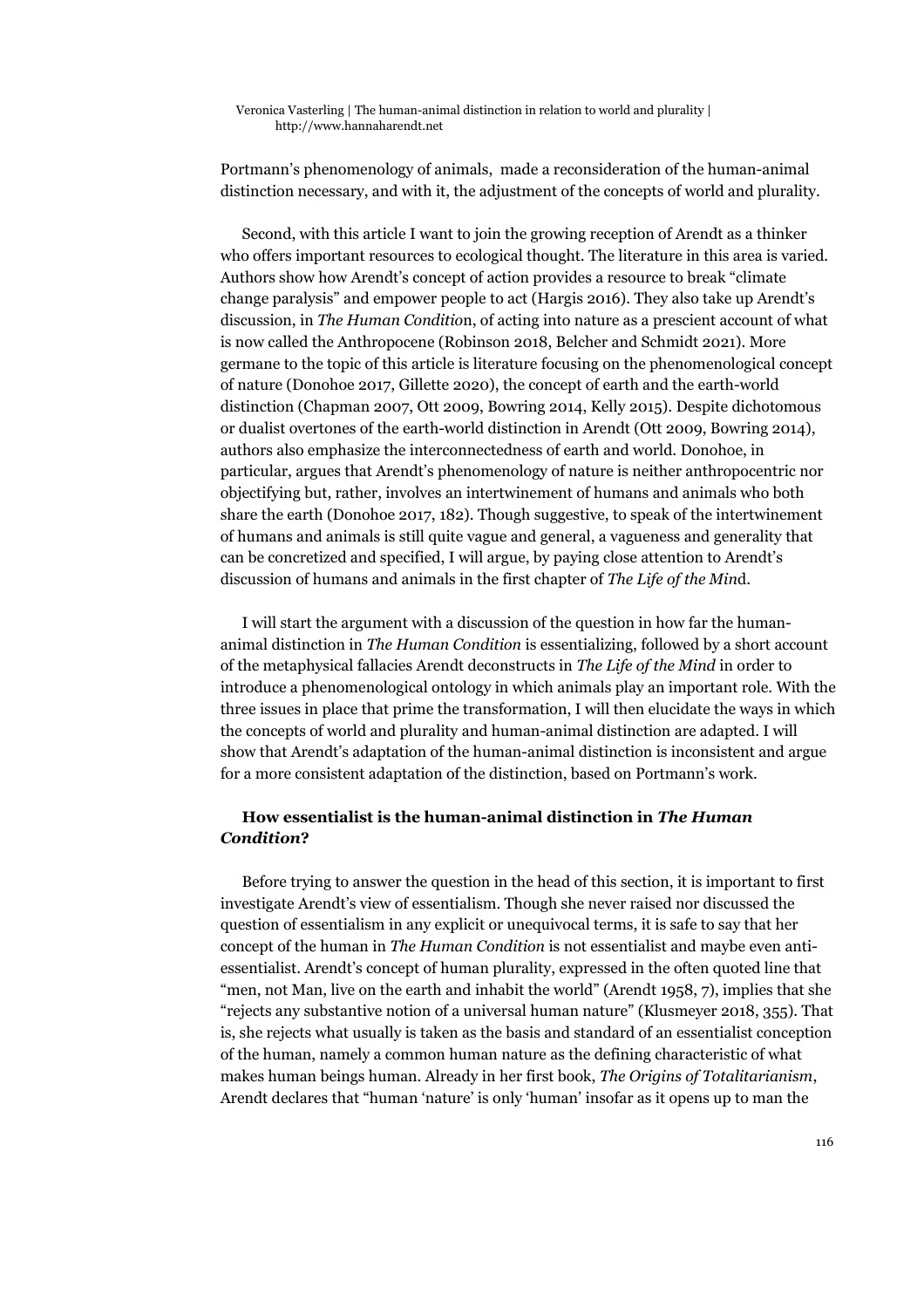possibility of becoming something highly unnatural, that is, a man" (Arendt 1951, 455). In chapter 5 of *The Human Condition* this observation is elaborated in more explicit terms. Without denying that human beings have features in common and, therefore, share to a certain extent a common nature, she emphasizes that it is not *what* humans share but *who* they are or, rather, become in the course of their lives, that makes them human. Not a common and generic human nature consisting of biological and social features humans share, but a plurality of unique beings is for Arendt the defining character of human beings. Human plurality is realized in speech and action, making for similar but unique beings who differentiate themselves and are differentiated by and from others through their words and deeds which make up their biographies. While humans are alike in what they are, they are unique in who they are. In Arendt, the question what makes humans human can, strictly speaking, only be answered by collecting the billions of biographies of humans who have lived, but even if that were an achievable endeavour, it would not answer the question definitively. For the answer cannot but remain open-ended as long as there are, and will be human beings who shape their lives in words and deeds, resulting in, as yet, unforeseeable biographies.

In what way does human plurality preempt an essentialist conception of the human? Doesn't it simply replace human nature as determination of the essence of the human? To argue along these lines would constitute an ungenerous reading of Arendt's work. If she had ever explicitly discussed essentialism, her approach would probably have been closer to the one in cultural and gender studies than to any standard approach in contemporary philosophy.<sup>[2](#page-2-0)</sup> In the critical approach of cultural and gender studies essentialism is considered not only a flaw because it homogenizes what is not homogenous, mostly by attributing certain defining characteristics; it is also considered to be a bad thing because it excludes and marginalizes those who don't appear to possess the defining characteristics (Phillips 2010). Take for instance the well-known example of reason which, in the tradition of modern western philosophy, is established as the defining characteristic of human beings and which, by the same token, excludes and marginalizes those who are deemed to be devoid of reason (animals) or lacking in reason (women and colored peoples).[3](#page-2-1)

Arendt would have underwritten the critique of essentialism as homogenizing what is not homogenous for, arguably, that is the point of the famous line that men, and not Man,

<span id="page-2-0"></span><sup>2</sup> She would certainly not have occupied herself with the kind of conceptual work that is typical of analytical philosophy, for example Charlotte Witt's conceptual clarification of essentialism in *The Metaphysics of Gender* (Witt 2011). Nor would she, in this case, have used the historical and interpretational approach of continental philosophy. Though her approach is, in general, quite close to the one of continental philosophy, she would have considered the question of essence as a metaphysical question typically taken up by philosophers like Heidegger. As she was well acquainted with his work, she would have known that his work abounds in the discussion of essence, for example the recurring discussion of the essence of truth and being in e.g. "Vom Wesen der Wahrheit" (Heidegger 1930/1978).

<span id="page-2-1"></span><sup>3</sup> Kant's work is a paradigmatic example. In his anthropology he explicitly opposes human beings as rational beings and persons to "things, such as irrational animals, with which one can do as one likes." (Kant 2006, 15). And in his Grounding of a Metaphysics of Morals he argues that only men are capable of true morality, that is morality based on the dictates of duty, whereas women act on the basis of inclinations and emotions (cf. Kant 1981, 11-12).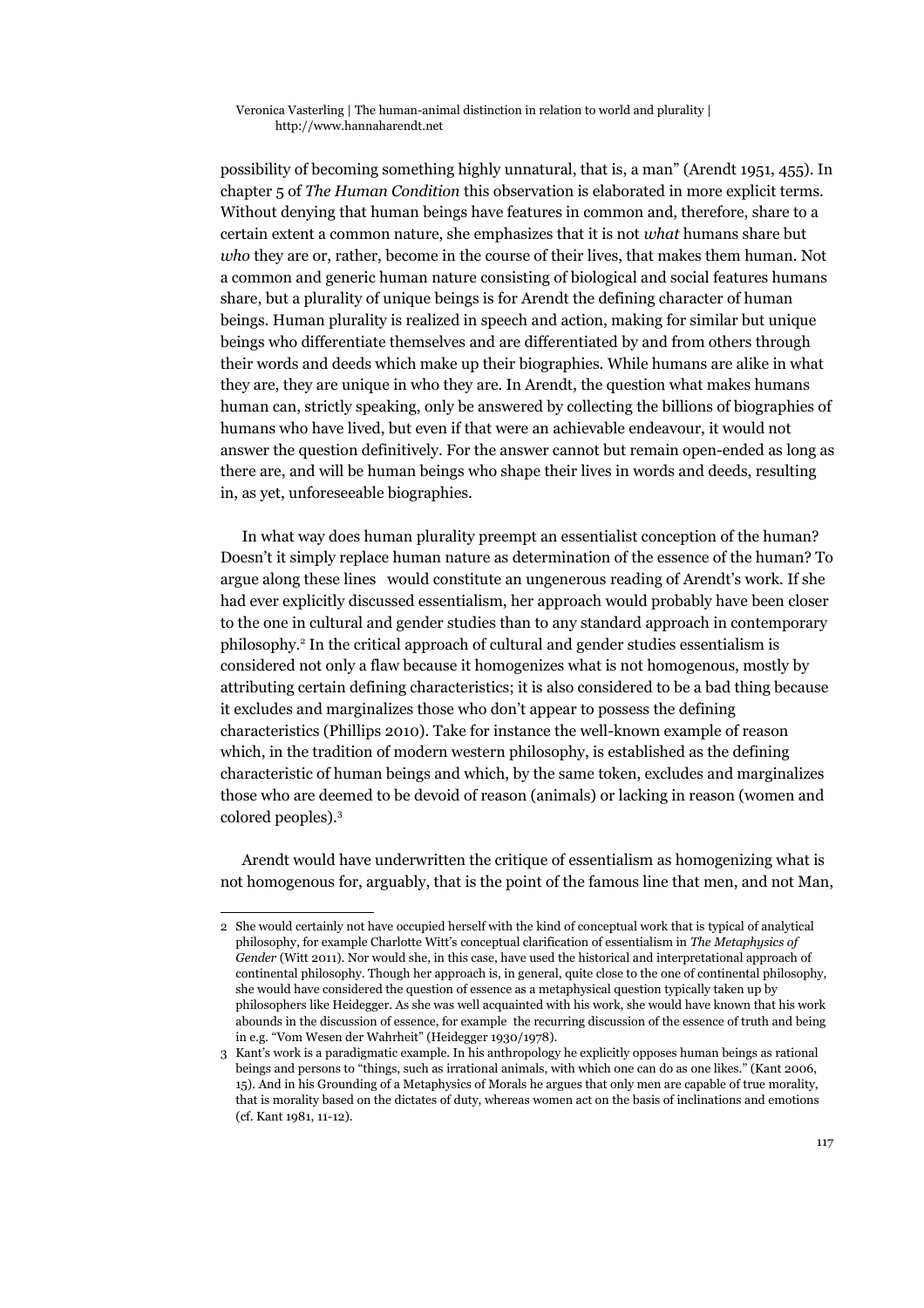inhabit the world. Whether she would have confirmed the exclusionary and marginalizing effects of essentialism is more of an open question. The application of this aspect of the critique of essentialism to Arendt's notion of the human has an ambiguous result. On the one hand, one can argue that plurality replaces reason as the defining characteristic of the human, but without homogenizing nor excluding or marginalizing human beings. For common to all human beings, plurality is a potential that, if realized, differentiates human beings, turning them into unique individuals.[4](#page-3-0) On the other hand, in *The Human Condition*, Arendt seems to endorse a human-animal distinction that is exclusionary and homogenizing. Though both are creatures of nature who inhabit the earth, Arendt, in this book, separates humans and animals by attributing world and plurality solely to humans.[5](#page-3-1) By excluding animals from plurality and worldliness, Arendt homogenizes animals as undifferentiated and worldless living beings. For this reason, one can argue that the human-animal distinction is dichotomous and essentializes animals.

## **A phenomenological ontology**

The move from the context of *The Human Condition* to the one of *The Life of the Mind* involves quite dramatic changes. In the introduction and the first chapter of the first volume, the reader who is acquainted with Arendt's previous work, and in particular *The Human Condition*, cannot but notice a strikingly new preoccupation with metaphysical fallacies and with animal life.<sup>[6](#page-3-2)</sup> In this section I will provide a succinct discussion of Arendt's project of deconstruction of "'metaphysical fallacies'". (Arendt 1978, 12; quotations marks in the original). [7](#page-3-3) Partly as a result of the deconstruction she introduces a phenomenological ontology and a new approach to the human-animal difference.

With respect to her deconstruction project Arendt remarks: "I have clearly joined the ranks of those who for some time now have been attempting to dismantle metaphysics, and philosophy with all its categories, as we have known them from their beginning in

<span id="page-3-0"></span><sup>4</sup> It, of course, makes a difference whether one achieves or doesn't achieve plurality but the difference is not a lack in human beings but in the world. Those who live under conditions of totalitarian terror, slavery, severe repression and exclusion from the public realm, are seriously impeded in the achievement of plurality.

<span id="page-3-1"></span><sup>5</sup> See for instance this description of the separation of human existence and animal life in the Prologue of *The Human Condition*: "The human artifice of the world separates human existence from all mere animal environment, but life itself is outside this artificial world, and through life man remains related to all other living organisms."(Arendt 1958, 2) As to plurality, apart from the fact that it is introduced as human condition, it is clear that Arendt, throughout *The Human Condition*, reserves its potential exclusively to humans for only human life, in contrast to animal life, can become uniquely individuated existence. This is made evident by, for instance, the fact that the term existence is consistently used to refer to human life and never to animal life. Whereas the former is capable of individual uniqueness, animal life is life of the species, without individuation and subjected to the life process. See for instance Arendt 1958, 322.

<span id="page-3-2"></span><sup>6</sup> *The Life of the Mind* was planned as a trilogy on thinking, willing and judging. Arendt finished the first two volumes of the trilogy, on thinking and willing, that were published after her death (1975) in 1978.

<span id="page-3-3"></span><sup>7</sup> The use of the term fallacies, even when it is between quotation marks, is rather unfortunate because, as Arendt explains further on in the text, the fallacies do not refer to simple flaws in reasoning "as if philosophers throughout the centuries had been, for reasons unknown, just a bit too stupid to discover the elementary flaws in their arguments." (Arendt 1978a, 45) Instead they reflect the lived experience of "professional thinkers" (Arendt 1978, 3), containing "the only clues we have to what thinking means to those who engage in it" (Arendt 1978, 12). I therefore prefer to speak of metaphysical constructions instead of metaphysical fallacies.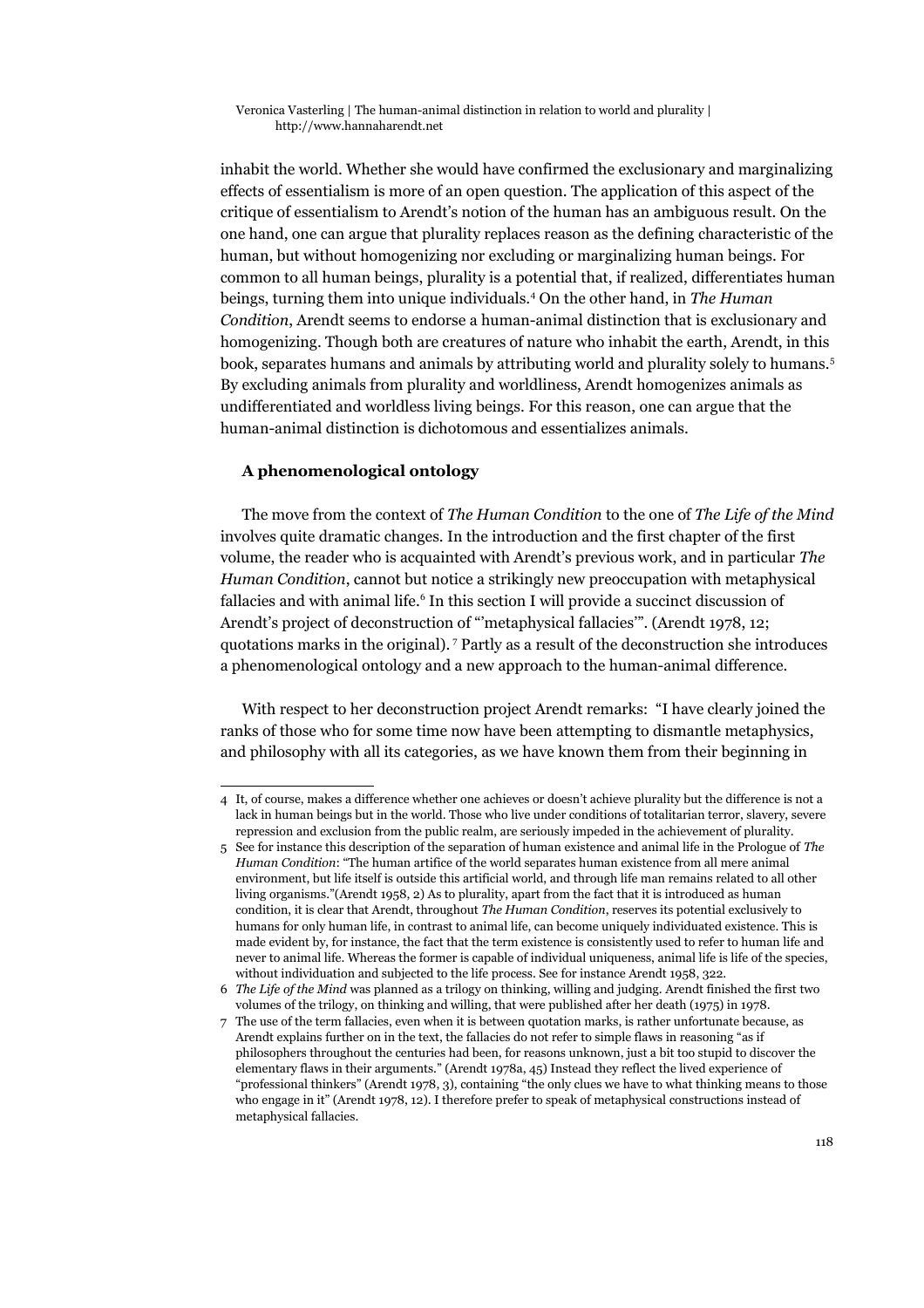Greece until today." (Arendt 1978, 212) Like Heidegger and Derrida, Arendt engages with the philosophical tradition in order to pick out metaphysical constructions which are built to safeguard a metaphysical truth. The metaphysical truth the fallacies help to protect and safeguard is the Platonic two-worlds model which opposes a world of (true) being to a world of (mere) appearance. According to Arendt, the two-worlds model is the foundational metaphysical construction to which the other fallacies are joined in order to consolidate and secure the foundation. The fallacies Arendt discusses are solipsism, the subordination of common sense, and the equation of truth and meaning.<sup>[8](#page-4-0)</sup>

Central to Arendt's deconstruction is the thesis that, starting with Plato, the valuation of contemplative life as far superior to active life has distorted the experience and conceptions of not only the active life but also the life of the mind. Analogous to the deconstruction, in *The Human Condition*, of the conception of politics in terms of making (*poièsis*) that brings to light politics as pluralist action (*praxis*), Arendt, in the first volume of *The Life of Mind*, embarks on a deconstruction of the two-worlds model and the metaphysical fallacies that support and consolidate it; a deconstruction that reveals thinking as a dialogical quest for meaning instead of a solipsist contemplation of truth.[9](#page-4-1) As Plato's famous cave analogy makes clear, (philosophical) thinking conceived of as a solipsist contemplation of truth cannot escape from the "intramural warfare" with common sense (Arendt 1978, 10). Coming back into the cave, the cave dwellers are skeptical, to say the least, about the truth the philosopher claims to have seen. So, from Plato to Heidegger, philosophers turn the tables on common sense: it is not the solitary philosopher but, on the contrary, the cave dwellers, the anonymous masses with their opinions who are deluded.

Though fascinating, this is not the place to elaborate the details of the deconstruction.[10](#page-4-2) I will continue with what is the most important point in the context of this article. On the first page of the first chapter of *The Life of the Mind* Arendt states: "In this world which we enter, appearing from a nowhere, and from which we disappear into a nowhere, *Being and Appearing coincide*."(Arendt 1978, 19; italics in the original). In stating that being and appearing coincide, Arendt proposes a phenomenological ontology that replaces the metaphysical opposition of the world of (true) being and the world of (mere) appearance. The concrete import of this phenomenological ontology is made clear on the same page: "The world men are born into contains many things, natural and artificial, living and dead, transient and sempiternal, all of which have in common that they *appear* and hence are meant to be seen, heard, touched, tasted, and smelled, to be perceived by sentient creatures endowed with the appropriate sense organs."(Arendt 1978, 19; italics in the original). The understanding of being in terms of appearing entails the acknowledgment of sentient creatures for there can be no appearing without

<span id="page-4-0"></span><sup>8</sup> Cf. the Introduction of *The Life of the Mind* (Arendt 1978, p. 3-16)

<span id="page-4-1"></span><sup>9</sup> See chapter one, section eight of the first volume of *The Life of the Mind* for Arendt's discussion of the distinction between truth and meaning. Whereas thinking is a quest for meaning, cognition is a quest for truth. (Arendt 1978, 53-65).

<span id="page-4-2"></span><sup>10</sup> Cf. Taminiaux (1997) for an elaborate account of the deconstruction.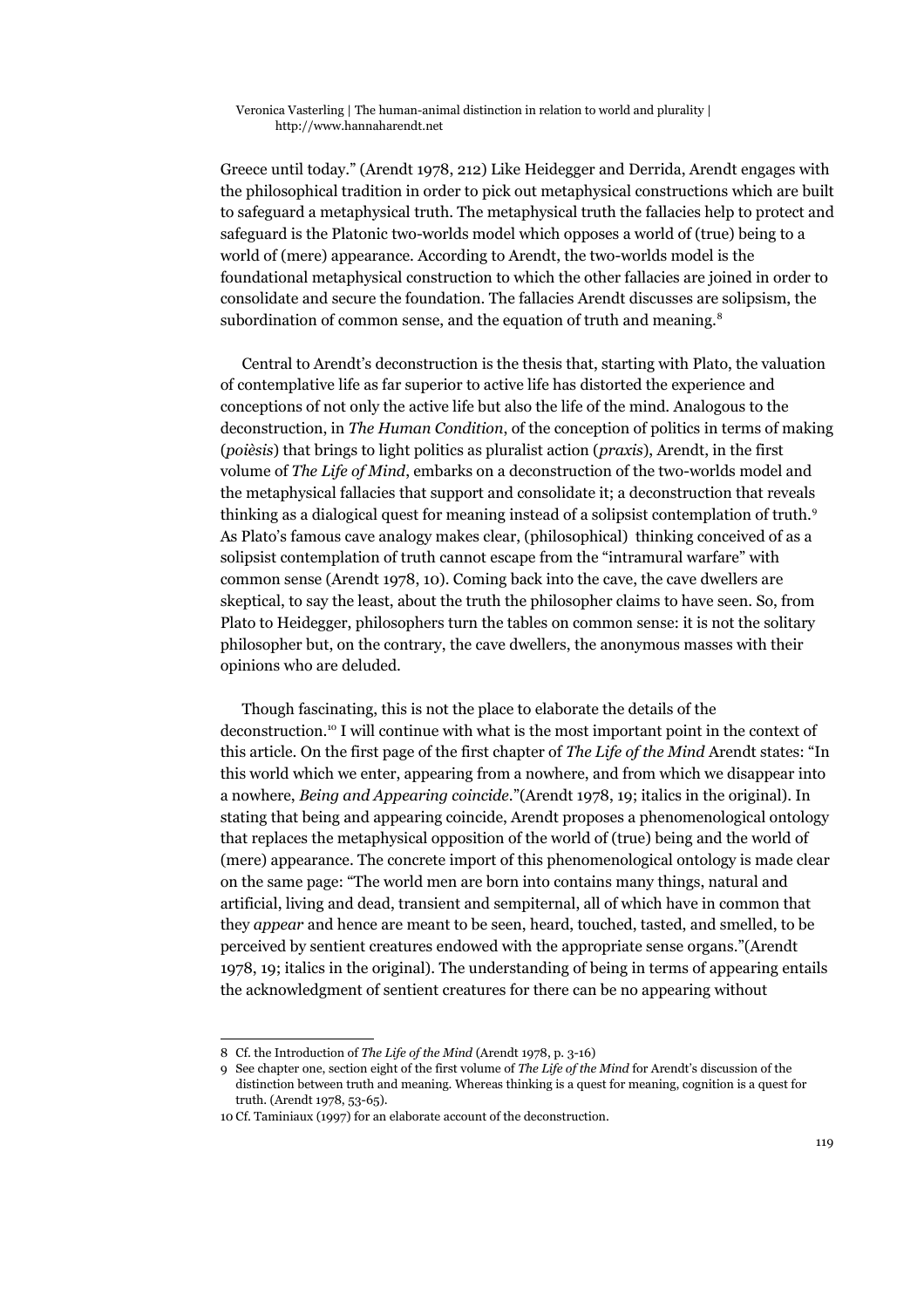perceivers. Appearing is relational: appearing is always appearing *to*. Appearing entails recipients that in some way or other can pick up on appearances.

As sentient creatures humans and animals are living beings who perceive appearances and who appear to each other. Having established this, Arendt draws out four important implications. First, that living beings, "men and animals, are not just in the world, they are *of the world*, and this precisely because they are subjects and objects – perceiving and being perceived – at the same time."(Arendt 1978, 20) Second, "to be alive means to live in a world that preceded one's own arrival and will survive one's own departure." (Arendt 1978, 20) Third, "In contrast to the inorganic thereness of lifeless matter, living beings are not mere appearances. To be alive means to be possessed by an urge to self-display which answers the fact of one's own appearingness. Living things *make their appearance* like actors on a stage set for them."(Arendt 1987, 21) Fourth, "The stage is common to all who are alive, but it *seems* different to each species, different also to each individual specimen. (…) Seeming corresponds to the fact that every appearance, its identity notwithstanding, is perceived by a plurality of spectators."(Arendt 1978, 21).

On first sight, these four implications appear to abolish any distinction between animals and humans by generalizing what used to be exclusively human features to include sentient creatures. The first one generalizes worldliness, the second one suggests that not only human life but all sentient life is not completely absorbed in the cyclical life process, as *The Human Condition* submits, in that there is the relative permanence of world.[11](#page-5-0) The third one suggests that not only human beings engaging in action but all sentient creatures are actors on a stage and the fourth implication concludes, consistent with the previous ones, that sentient life is plural and, hence, capable of individuation. However, one should not be misled by this apparent generalization for Arendt proceeds with a careful nuancing of the concepts of world and plurality.<sup>[12](#page-5-1)</sup>

## **The recalibration of world**

In *The Life of the Mind* not only human beings but animals as well are "of the world". This means that the world has become the phenomenal space, or in terms of *The Human Condition*, the space of appearances, of *all* living creatures and all of them make their appearance in the world like actors on a stage. *The Human Condition* presents world and earth as different conditions of human existence, and contrasts the artifice of a man-made world to the realm of nature. Earth and nature seem to overlap as "the limited space for

<span id="page-5-0"></span><sup>11</sup> Note for instance this observation in *The Human Condition*: "Nature and the cyclical movement into which she forces all living things know neither birth nor death as we understand them. The birth and death of human beings are not simple natural occurrences, but are related to a world into which single individuals, unique, unexchangeable, and unrepeatable entities, appear and from which they depart. Birth and death presuppose a world which is not in constant movement, but whose durability and relative permanence make appearance and disappearance possible, which existed before any one individual appeared into it and will survive his eventual departure."(Arendt 1958, 96-7).

<span id="page-5-1"></span><sup>12</sup> It is important to pay attention to the transformation of the concepts of world and plurality for without it one is easily deceived by the apparent generalization of features attributed to human beings in *The Human Condition* to living nature, see for instance Jeremy Arnold (2016).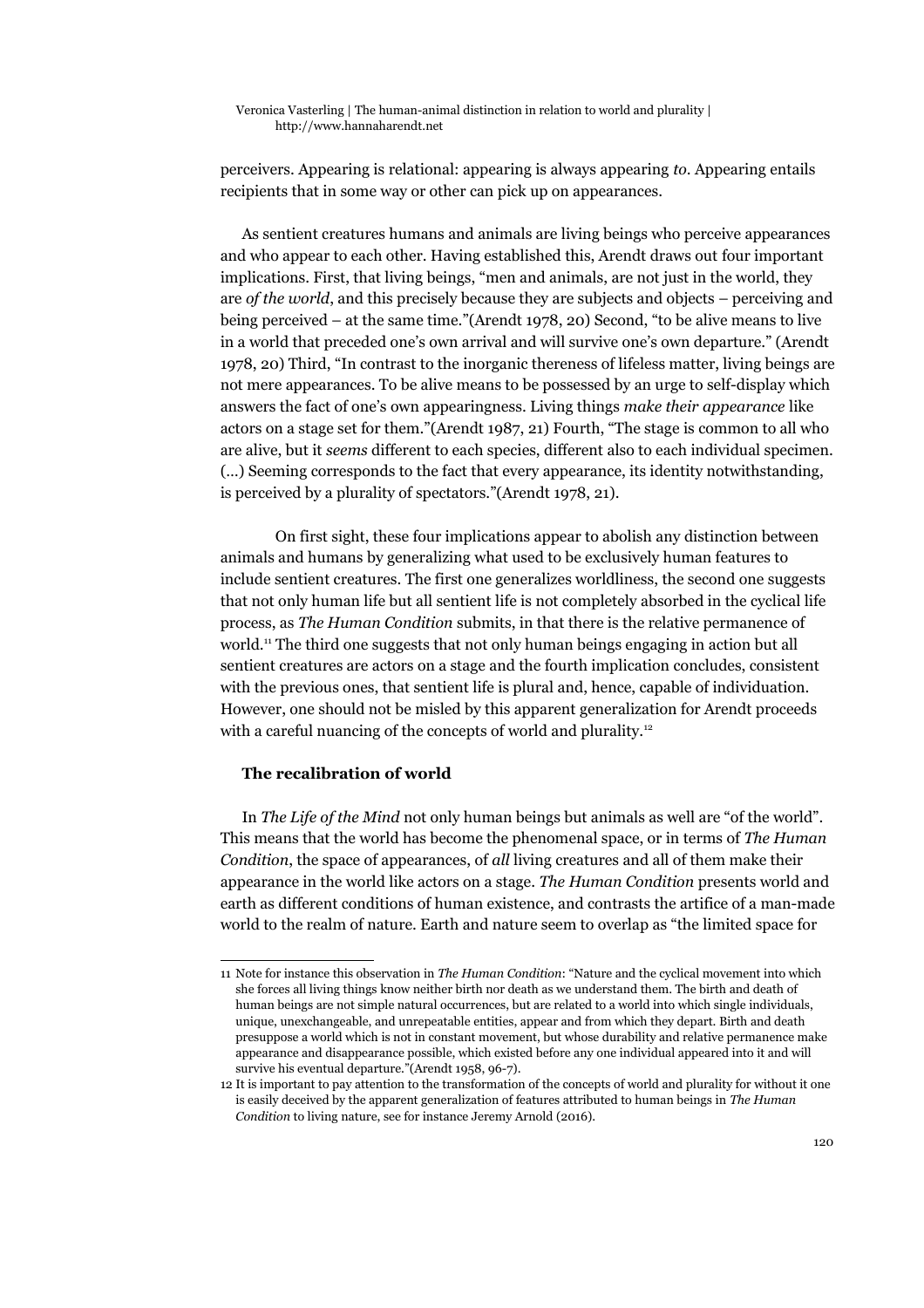the movement of men and the general condition of organic life", while world is the unnatural realm carved out from both (Arendt 1958, 52). In *The Life of the Mind*, however, world includes nature and overlaps with earth. World has become the earthly space of appearance for humans and animals.

This extension of world raises the question what happens with the artificialnatural distinction and the related temporal distinction between the stability of the artificial world and the unceasing cyclical movement of nature. In *The Human Condition*, this artificial-natural distinction substantiates the argument that "it is only within the human world that nature's cyclical movement manifests itself as growth and decay."(Arendt 1958, 97) More precisely, the question is whether, in the context of *The Life of Mind*, it is still only human beings who are aware of the artificial-natural distinction and the related temporal distinction, especially in view of the second implication, referenced above, which suggests a permanent world for all sentient life. In order to answer this question we need to take a closer look at what Arendt has to say about world in relation to animals.

World is the earthly space of appearance of all sentient life but at the same time it encompasses a range of specific worlds "for every animal species lives in a world of its own" depending on its sense organs and bodily features (Arendt 1978, 20). Since humans are an animal species as well, endowed with specific sense organs and bodily features, we, humans, also live in a world of our own in which we move at a certain pace, perceive in a certain way and are (in)capable of certain things. The species-specific worlds are, in differing ways, part of and open to the encompassing earthly space of appearances. More precisely, the species-specific worlds constitute distinctive ranges of perceptual perspectives on, and of possibilities of interaction with the earthly space of appearances. Think for instance of the distinctive range of perceptual perspectives on, and interaction with the world that obtains for birds, fishes and humans. The question is what, in this context, the permanence of the world means and refers to. If "to be alive means to live in a world that preceded one's own arrival and will survive one's own departure", then the sense of permanence cannot be the same as in *The Human Condition* where the stable permanence of the human world is contrasted with the perpetual cycles of nature. The very contrast of human world and nature, in *The Human Condition*, provides the possibility, for humans and only for humans, of perceiving both the stability of the world and the perpetual cycles of nature. When world and nature overlap, as they do in *The Life of the Mind*, the contrast vanishes, raising the question how humans and other living beings are able to perceive the temporal distinction between a permanent world and the incessant cycles of nature. How can living beings be aware at all of the permanence of the earthly space of appearances that simultaneously is pervaded by the cycles of nature?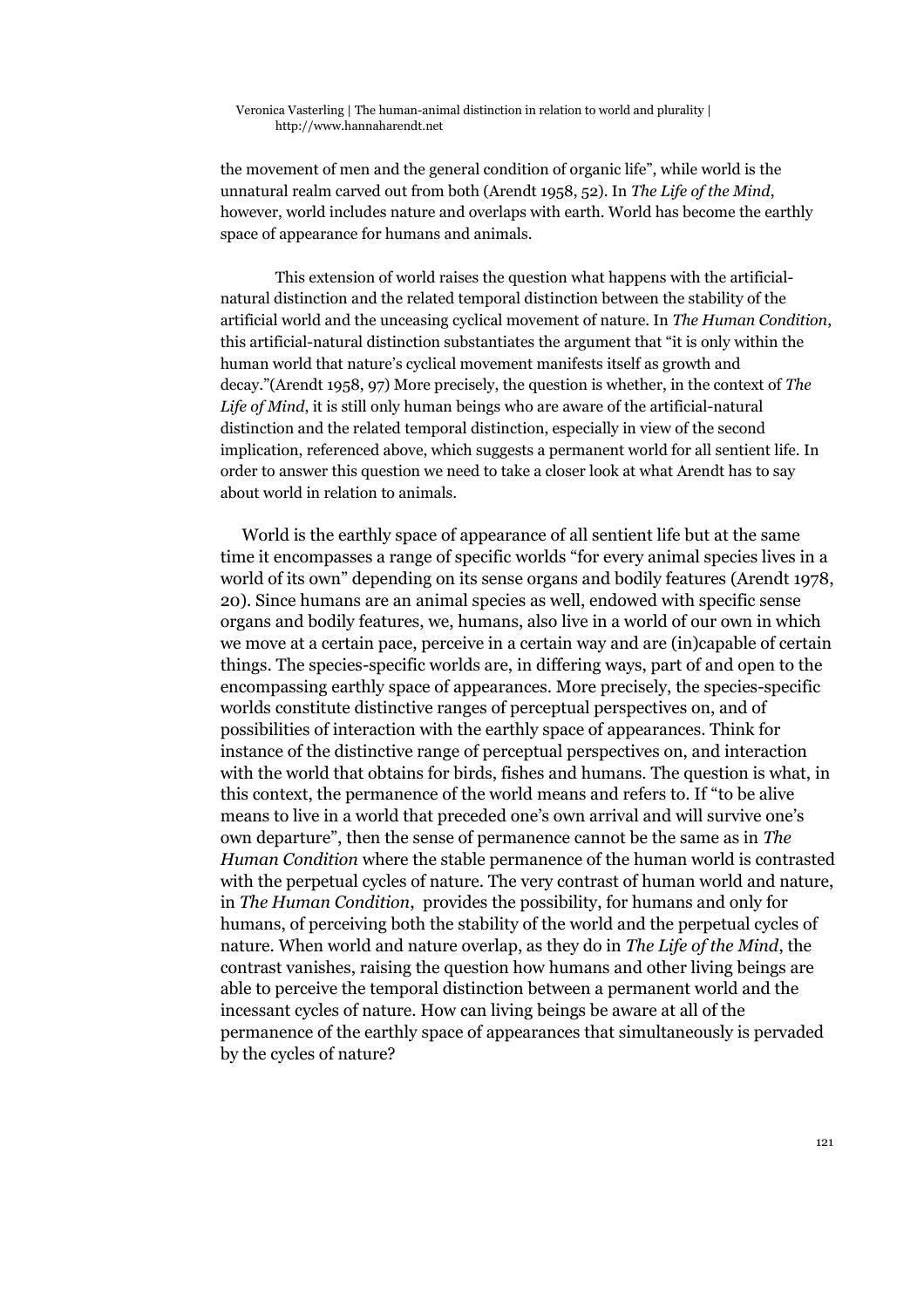Arendt answers the question as follows: "To be alive means to live in a world that preceded one's own arrival and will survive one's own departure. On this level of sheer being alive, appearance and disappearance, as they follow upon each other, are the primordial events, which as such mark out time, the time span between birth and death. The finite life span allotted to each living creature determines not merely its life expectancy but also its time experience; it provides the secret prototype for all time measurements no matter how far these then may transcend the allotted life span into past and future. Thus, the lived experience of the length of a year changes radically throughout our life.(…) We all know how the years revolve quicker and quicker as we get older (…) Against this clock, inherent in living beings who are born and die, stands 'objective' time, according to which the length of a year never changes. This is the time of the world and its underlying assumption is (…) that the world has neither beginning nor end, an assumption that seems only natural for beings who always come into a world that preceded them and will survive them."(Arendt 1978, 21-21). I have quoted this passage *in extenso* in order to show how Arendt attributes the ability to experience and measure time to living creatures in general. The argument for this ability draws on a new contrast, replacing the natural-artificial distinction, namely the contrast between the living creature's own transient life span, stretching between its appearance on the stage of the world and its disappearance from that stage, and the permanence of world as the earthly space of appearances that precedes every creature's appearance on, and disappearance from the stage of the world.

Instead of the artificial-natural distinction Arendt relies on a new distinction between the transient time of individual life and its inherent time measurement on the one hand, and the permanence or quasi timelessness of an abiding earthly space of appearance. This new distinction points to another new feature, introduced in *The Life of the Mind*, namely the individuation of organic nature. Instead of speaking of nature in generic terms, as she did in *The Human Condition*, Arendt now speaks of individual living creatures. The new feature of individuation supports and strengthens the explanation of the possibility, for animals, to perceive a temporal distinction between cyclical or transient time and permanence. From the perspective of individual living beings, say a herd of elephants, the appearance of offspring and the dying of companions may be experienced as cyclical time or, at least, as time passing, against the backdrop of a permanent or relatively unchanging earthly space of appearance.[13](#page-7-0) From this it does not necessarily follow that, for animals as well, birth and death are more than natural occurrences, but the awareness of offspring appearing and companions disappearing does entail passive individuation, that is, the identification of other living beings as distinctive individuals.

<span id="page-7-0"></span><sup>13</sup> Of all animals certainly mammals are aware of offspring, since they have to take care of them in order for offspring to survive. It is less clear whether mammals are always aware of death but for instance elephants are aware of disease and death of their companions. See for example Sharma et al 2020.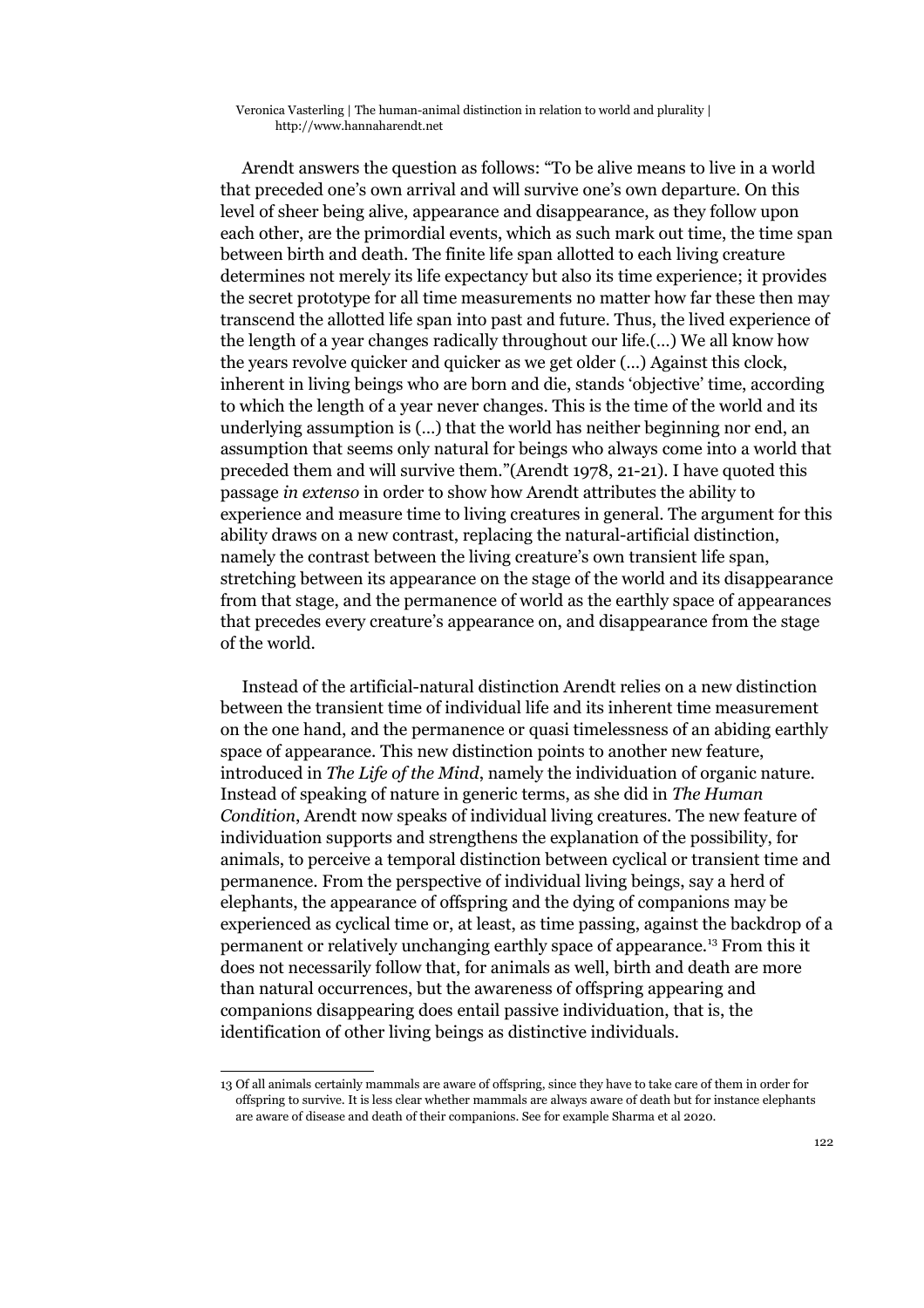The changes introduced by *The Life of the Mind* do not require that the artificial-natural distinction should be abandoned entirely. If that were the case, Arendt's conception of human beings would change drastically and the animalhuman distinction would probably collapse. There is, however, no evidence for such a collapse in *The Life of the Mind.* But with the broadening of the concept of world the reference of artificial-natural distinction seems to have changed as well. In *The Human Condition* the distinction refers to a world that is always and thoroughly artificial, in contrast to the naturalness of nature. In *The Life of the Mind* however, the artificial-natural distinction, instead of corresponding to the world-nature contrast, has become internal to the world. Both humans and animals use nature's resources to make and shape a species specific artificial world. Even if the human world has a higher degree of artificiality, it is still the case that various animal species use instruments and build dwelling places, to name two typical features of using nature's resources to build an artificial world. The same is true for permanence. If, for Arendt in *The Human Condition*, permanence and artificiality are the two most important aspects of the human world, we can now conclude that Arendt's extension of world to animals is consistent for animal worlds are, indeed, not devoid of artificiality and permanence. Think for instance of the hills built by termites and nests built by birds: both are worldly structures that remain and are (re-)used for some time.

To conclude, the recalibration of the concept of world and the natural-artificial distinction has consequences for the human-animal dichotomy. It replaces the dichotomy with the conception of an earthly space of appearances shared by humans and animals and it does away with the suggestion that there can be a purely natural nature on the one hand, and a purely artificial world on the other in favor of a world pervaded by the cycles of nature.

## **The recalibration of plurality**

Plurality as the law of the earth entails a generalization of plurality that includes animals and potentially all of organic nature. In *The Human Condition* plurality constitutes the distinguishing feature of humans in that only humans, and not animals, are able to achieve, through word and deed, the individuation that is rendered in a biography. As in the case of world, the generalization of plurality does not mean that Arendt undoes the human-animal dichotomy completely to relapse into a generalizing conception of humans as simply another animal species. If anything, she undoes the dichotomy not rigorously enough, as we will see. She presents a re-interpretation of plurality that distinguishes between levels of plurality which make for a more nuanced human-animal distinction but which raises questions as well.

The re-interpretation runs partly parallel to the short but rich description of plurality in *The Human Condition*. In this book, Arendt distinguishes plurality from "otherness" and from "variation and distinction" (Arendt 1958, 176). She describes otherness as the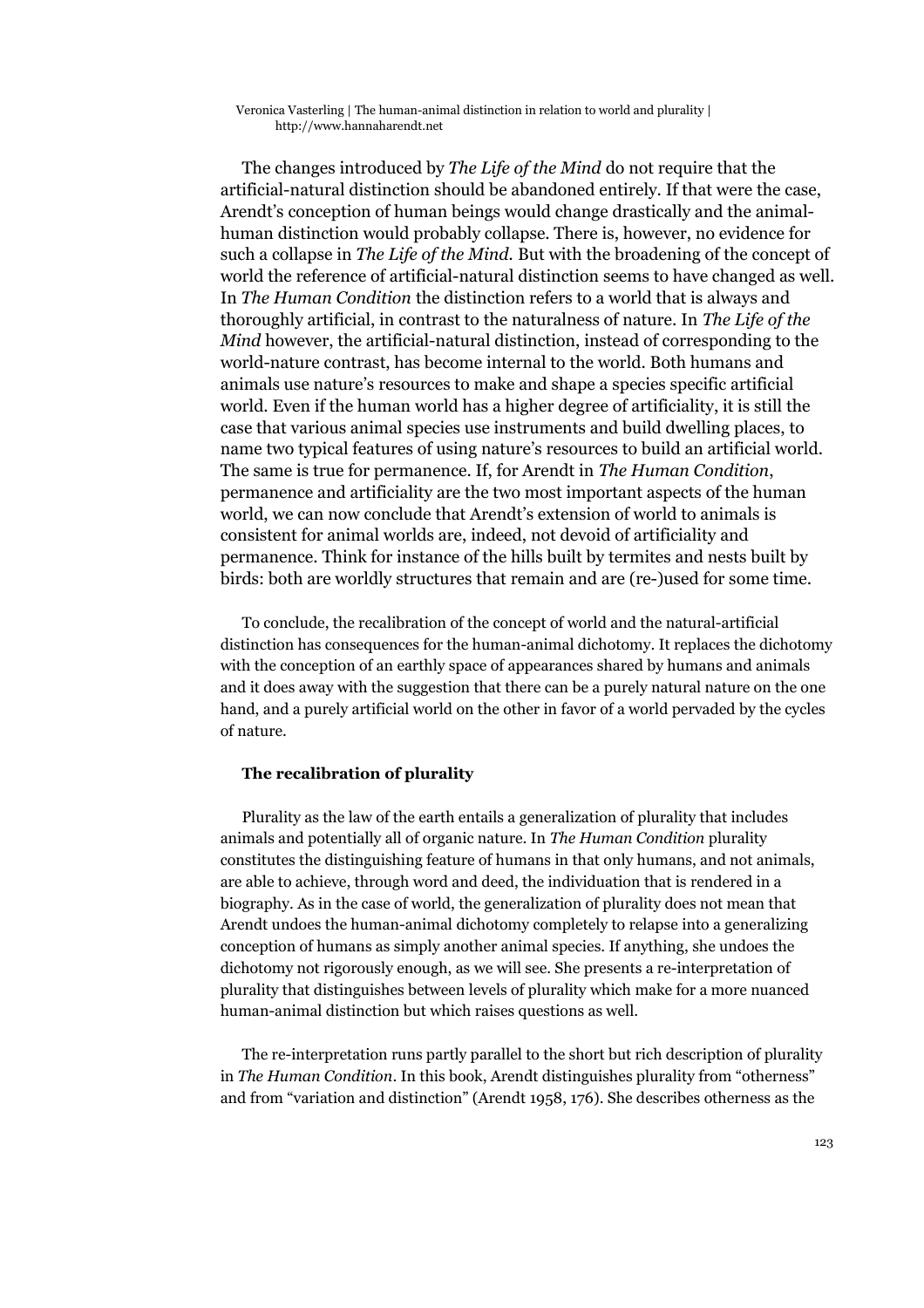general ontological quality of everything that exists. Even the mathematical construct of identity,  $A = A$ , presupposes otherness for there is a first A and a second A. The spatial and temporal difference between the first and second A enables identification. Identity and sameness presuppose difference and otherness. In order for beings to be identified as the same, they have to differ, however minimally, for instance a difference in time or space, as in the mathematical formula  $A = A$ .<sup>[14](#page-9-0)</sup> Arendt describes variation and distinction as resulting from the way organic life produces otherness, in contrast to the passive multiplicity of inorganic objects. Human plurality finally, is described as the activity of distinguishing oneself in word and deed, and thereby revealing who you are.

The three levels of otherness, distinction and variation, and finally plurality, return in the first chapter of *The Life of the Mind*. The general ontological characteristic of otherness, making for the sheer multiplicity of things, returns as "the infinite diversity of appearances" (Arendt 1978, 20). The infinite diversity of appearances refers to the world as earthly space of appearances, including organic and inorganic nature in so far as it appears. The diversity of appearances is subsequently specified by the distinction between inorganic and organic nature. In contrast to the "inorganic thereness of lifeless matter" which merely appears, living beings appear and perceive (Arendt 1978, 21). They perceive appearances and are perceived as appearances, making for the variation and distinction Arendt mentions in *The Human Condition*. The distinction of organic and inorganic nature, added in *The Life of the Mind*, explains that diversity, variation and distinction are the correlate of organic nature's faculties of perception. To speak of an infinite diversity of appearances only makes sense if there are beings who perceive the diversity of what appears. To speak simply and generally of an infinite diversity of appearances is still imprecise since perception is always perspectival. Depending on sense apparatus, spatial and temporal location, physiological, cognitive and other factors, the same event is perceived differently by different species and by different individuals of the same species. Hence, in concrete instances the general diversity of appearances is more adequately described as variation and distinction. The perception of the same appearance, e.g. a rain storm, varies, depending on the various perspectives of the perceiving living beings.

The crucial new addition in *The Life of the Mind*, in comparison to *The Human Condition*, is the observation, taken from Portmann, that living beings have "an urge toward self-display" (Arendt 1978, 21).<sup>[15](#page-9-1)</sup> The introduction of the feature of self-display substantiates Arendt's generalization of plurality as the law of the earth but also gives rise to an inconsistency. Arendt describes the self-display of living beings in terms of the metaphor of actors who appear on the stage of a phenomenal world which is common to all that is alive. For "every living thing depends upon a world that solidly appears as the location for its own appearance, on fellow-creatures to play with, and on spectators to

<span id="page-9-0"></span><sup>14</sup> In Heidegger (1957) and Derrida (1967) one finds a similar observation. Heidegger argues that identity presupposes the ontological difference of being (*Sein*) and beings (*Seienden*). In his deconstruction of the metaphysics of presence Derrida introduces the concept of *différance,* which refers to the movement of spatial and temporal differentiations between signs, generating meaning.

<span id="page-9-1"></span><sup>15</sup> In emphasizing self-display, Arendt relies on the work of the zoologist Adolf Portmann (1961 and 1967).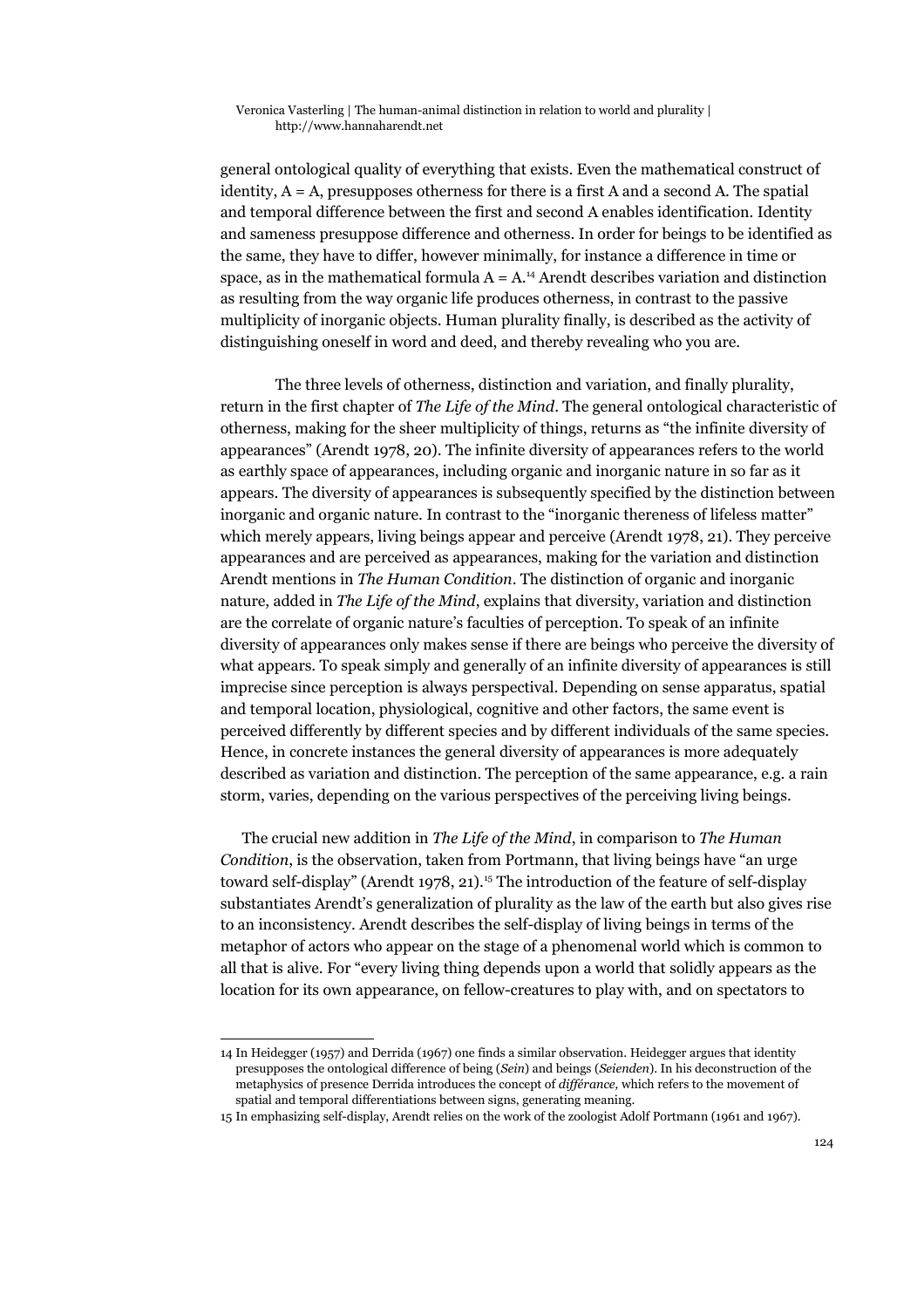acknowledge and recognize its existence." (Arendt 1978,  $21-22$ )<sup>[16](#page-10-0)</sup> She specifies that "to appear always means to seem to others, and this seeming varies according to the standpoint and the perspective of the spectators (…) Seeming corresponds to the fact that every appearance, its identity notwithstanding, is perceived by a plurality of spectators."(Arendt 1978, 21) In other words, self-display implies a plurality of spectators that acknowledge and recognize the living beings who display themselves. Spectators are plural because self-display implies interaction with other living beings who perceive the display and it is in and through this interaction that individuation and, hence, pluralist distinction become possible. However, a few pages later Arendt states that "distinction and individuation occur through speech, the use of verbs and nouns" (Arendt 1978, 34). The claim that distinction and individuation are enabled by speech clearly contradicts Arendt's exposition of self-display. The latter implies that animals are capable of distinction and individuation whereas the former denies it since animals don't speak.

How does this contradiction arise? In order to answer this question we have to take a closer look at the passage in which the quoted observation occurs. In this passage Arendt introduces a distinction between self-display and self-presentation which is then linked to Aristotle's distinction between affections of soul and thoughts. I will quote the passage in full:

> In addition to the urge toward self-display by which living things fit themselves into a world of appearances, men also *present* themselves in deed and word and thus indicate how they *wish* to appear, what in their opinion is fit to be seen and what is not. This element of deliberate choice in what to show and what to hide seems specifically human. *Up to a point* we can choose how to appear to others, and this appearance is by no means the outward manifestation of an inner disposition; if it were, we probably would all act and speak alike. Here, too we owe to Aristotle the crucial distinctions. 'What is spoken out', he says, 'are symbols of affects in the soul, and what is written down are symbols of spoken words. As writing, so also is speech not the same for all. *That however of what these primarily are symbols, the affections [pathēmata] of the soul, are the same for all*.' These affections are 'naturally' expressed by 'inarticulate noises [which] also reveal something, for instance, those made by animals.' Distinction and individuation occur through speech, the use of verbs and nouns, and these are not the products or 'symbols' of the soul but of the mind: 'Nouns themselves and verbs resemble [*eoiken*]…. thoughts [*noēmasin*]' (Arendt 1978, 34; italics in the original).

In the first half of the passage Arendt distinguishes between self-presentation, based on deliberate choice, and self-display. Whereas all living beings have the urge toward self-

<span id="page-10-0"></span><sup>16</sup> This description presupposes the ability to move and play, it seems therefore to exclude plants and trees. I will leave the question open in how far plurality as law of the earth applies to all of organic nature.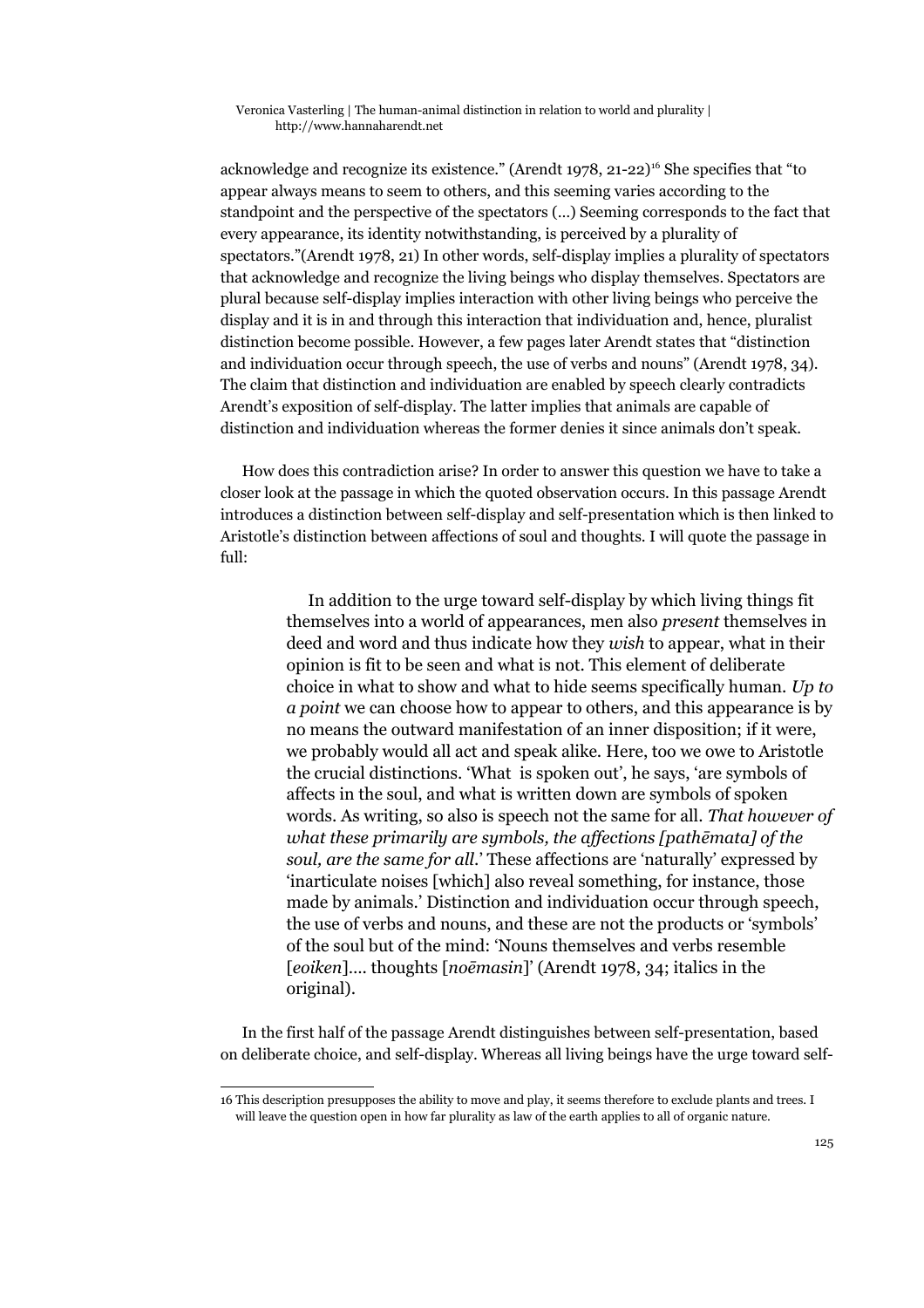display, only human beings are capable of deliberate self-presentation. This distinction is confirmed a few pages later: "Self-presentation is distinguished from self-display by the active and conscious choice of the image shown; self-display has no choice but to show whatever properties a living being possesses. Self-presentation would not be possible without a degree of self-awareness – a capability inherent in the reflexive character of mental activities and clearly transcending mere consciousness, which we probably share with the higher animals."(Arendt 1978, 36)

As it is based on the ability to deliberate, the human-animal distinction in terms of self-presentation and self-display seems uncontroversial. More importantly, it does not contradict the animals' capacity to distinguish and identify for that does not necessarily require deliberation. It is only when Arendt links this animal-human distinction to the much more debatable distinction she takes from Aristotle that the inconsistency arises. Aristotle distinguishes between two levels of expression. On the most basic level, living beings express affections of the soul in the form of inarticulate noises. These affections of the soul are the same for all living beings and they are expressed in inarticulate noises. This basic level of expression is distinguished from expression in the form of articulate noises, i.e. nouns and verbs. What is expressed in articulate language is something resembling thought. This is clearly a reference to language as a an artificial system of symbols, typical of humans and not of animals. The distinction in levels of expression suggests that animals are only capable of inarticulate noises with the help of which they can communicate, for instance alert each other. By taking up Aristotle's distinction and commenting that individuation and distinction are only possible in articulate language, Arendt excludes animals from plurality.

Now that we have seen how the inconsistency arises, the next question is why. What is its cause? In the next section I will argue that Arendt explicates a valid point in unfitting or incorrect terms. I think Arendt is right in distinguishing between animals and humans in terms of self-display and self-presentation but her explication of this distinction fails. The distinction between self-presentation only humans are capable of, and the self-display all living beings perform, does not correspond to having and lacking the capacity to distinguish and individuate but, rather, to active distinction and individuation and passive distinction and individuation. To make this case I will look in more detail at what Portmann had to say about expression and communication in animals. For as we will see, expression and communication in animals involves more than inarticulate noises.

## **Expression and individuation in animals**

For Portmann self-display, *Selbstdarstellung* in German, is the way animals express themselves.[17](#page-11-0) Self-display is not limited to visible appearance but includes anything

<span id="page-11-0"></span><sup>17</sup> The whole discussion of Portmann in this section is based on, and inspired by the discussion of Portmann in Annabelle Dufourcq's recent study on *The Imaginary of Animals* (2022), 131-144. In this rich and fascinating study, inspired by the work of Portmann, Merleau-Ponty, biosemiotics and lot of empirical and ethological research, the author's argument goes much further than what I attempt to do here. Whereas I stick to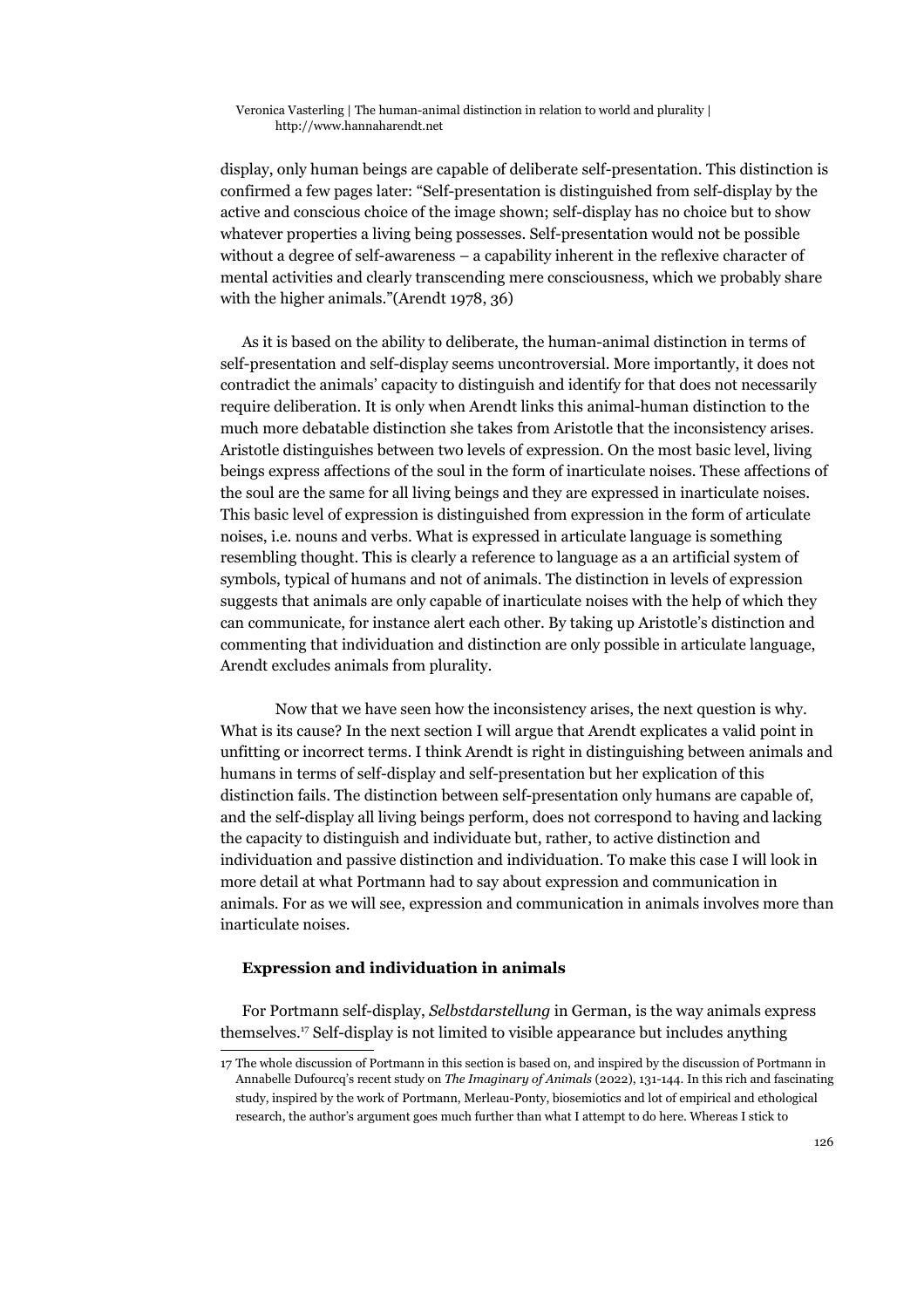perceptible through the senses, for instance bird songs. "Through hundreds and thousands of structures and movements, scents and sounds, creatures speak to creatures, to members of the species, to enemies, sometimes even to 'friends' from other species. All that speaks and is seen, heard, smelt or otherwise 'comprehended', can create significant relationships between one life center and another."[18](#page-12-0) Portmann characterizes self-display as speaking and he criticizes a functionalist reduction of self-display to "fitness for survival. (…) We cannot adequately understand the structure of such objects as feathers and fur in all their finest details unless we assume that this outward appearance has been designed for something more than those functions which we know are necessary to preserve life (…) We must assume that they have also been designed in a very special way to meet the eye of the beholder."[19](#page-12-1) It is no surprise then, that for Portmann self-display is not simply and not only about the way species expresses itself. As Dufourcq comments, through the appearance of each animal a "twofold identity is represented. On the one hand, the identity of the species shows through in a systematic manner: its manifestation is reproduced over and over again through the ontogeny of each individual. (…) On the other hand, a more or less individualized, but possibly highly individualized, *Selbstdarstellung* occurs throughout the animal kingdom."(Dufourcq 2022, 142).

Let's return to what Arendt has to say about animals. Arendt is right in denying animals the capacity to express themselves in verbs and nouns but she is wrong in denying them the capacity to distinguish and individuate. Animals lack the artificial and abstract system of symbolic language, typical of human populations. But animals and humans share embodied means of expression – referred to as inarticulate noises in Arendt – that also enable distinction and individuation. The enormous and varied range of embodied expression, for example birdsong, the repertoire of meows and woofs cat and dogs are capable of, wing patterns in butterflies, movements in bees, allows animals not only to communicate with other living beings, but also to individuate and differentiate. How could that not be the case? Mating behavior and sexual selection is all about differentiation and individuation. Take for example the birdsong of male birds who want to please female birds. Though the chirping of birds of the same kind, say blackbirds, is similar, female birds discriminate between the male birds, on the basis of their birdsong,

Arendt's distinction of (human) self-presentation and (human and animal) self-display, Dufourcq argues for the emergence of symbols and signs in animal communication, and also for animals' capacity to intentional deceit, two issues that undermine the distinction. Partly on the basis of Portmann, Dufourcq reaches the conclusion that "The lateral kinship between non-human and human animals is symmetrical instead of hierarchical. Non-human animals intentionally and actively project their *Umwelt* and expose themselves to the experience of the discrepancy between actual and virtual, for instance, between the quasi-hallucinated prey and its actual incarnation. Similarly, non-human animals sense the gap between interiority and exteriority, as well as between the hidden and the expressed. At least a nascent reference to other perspectives arises, a reference that becomes central in intentionally deceitful behaviors as well as in phenomena of joint attention, when, for example, animals such as goats, horses, dogs, many birds, and cetaceans follow another individual's gaze instead of simply focusing on an object (….) [N]on-human animals essentially play with perspectives, which makes them subjects, eminently, and part of the intersubjective analogical system of meaning and transposition." (Dufourcq 2022, 166) Though I sympathize with this conclusion, I will not follow it because it goes beyond what is defensible as an interpretation of Arendt's view of animals in *The Life of the Mind*.

<span id="page-12-0"></span><sup>18</sup> Portmann 1964, 95-96, cited in Dufourcq 2022, 140.

<span id="page-12-1"></span><sup>19</sup> Portmann 1967, 25, cited in Dufourcq 2022, 142.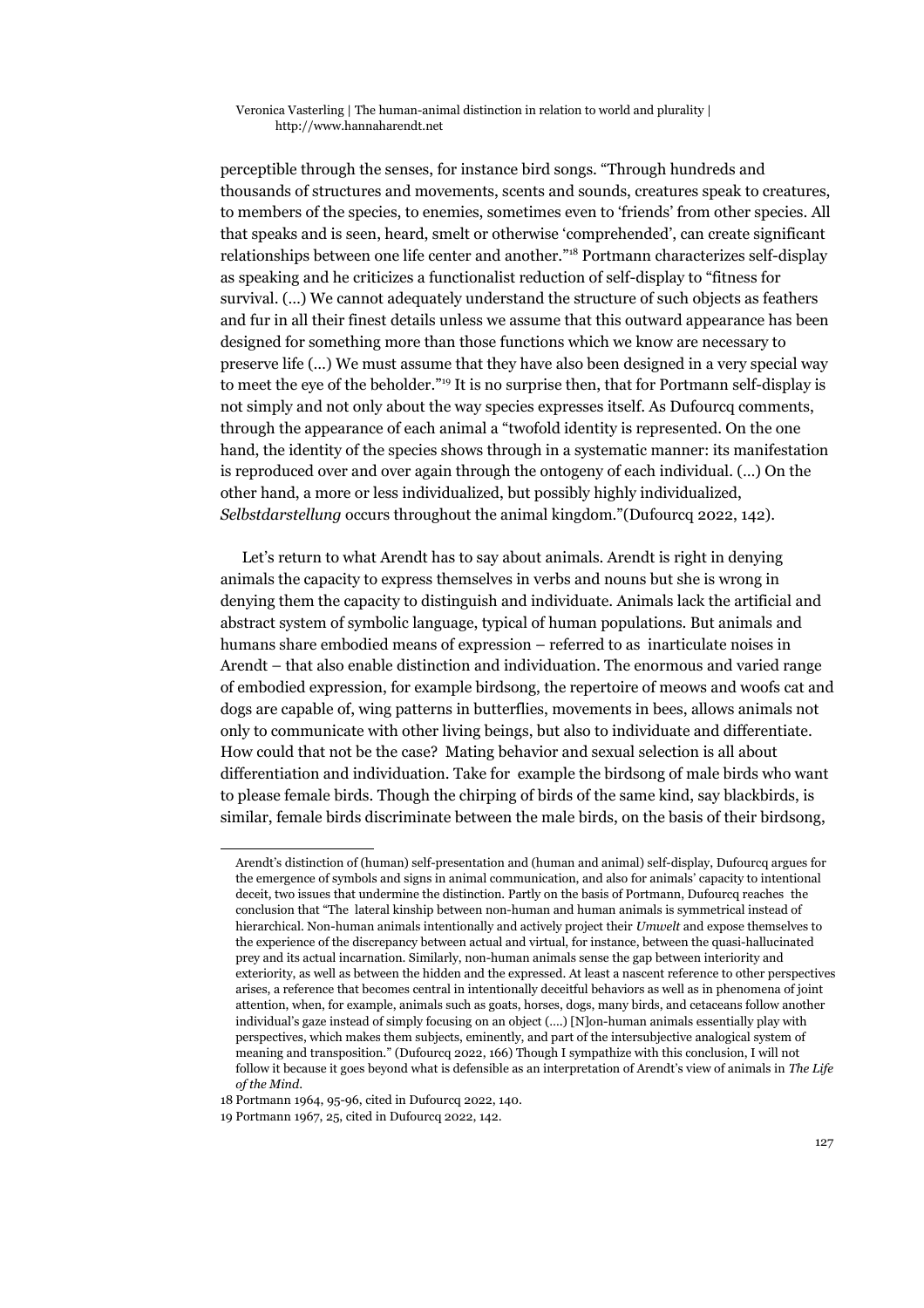and select one individual male bird to mate with. But as Portmann argues, the 'speaking' of animals, their expression and communication, should not be reduced to what is functional in Darwinist terms. Animals do not only communicate functionally, they also communicate to convey meaning. They also play as Dufourcq argues extensively and shows in concrete detail.<sup>[20](#page-13-0)</sup>

Arendt might also be right in believing that 'the soul' inside members of the same species is alike but she is wrong in denying unique individuation of animals. The expression of basic emotions, like fear or aggression, seems indeed similar, so much so that living beings can recognize the expression of basic emotions, sometimes even across species barriers. We notice the aggressive behavior of the dog and the bull if we try to walk past them, there is no difficulty of understanding in these situations. But the expressiveness of animal's self-display goes far beyond the direct communication of "affections of the soul", of the basic and recognizable emotions. Individual members of the same species differ – there are nervous and complacent cats, aggressive and playful dogs, inquisitive and sleepy sheep – and their expressive behavior varies accordingly. Apart from the character of the animal itself, the patterns, details, nuances and complexities of self-display result from interactions with other animals, including humans, and from interaction with the surrounding world. Cats, dogs and other animal species are capable of distinguishing between and identifying things and other living beings by their sense of smell and by other discriminating senses. What is more, they are able to discriminate to the extent of identifying unique individuals. Not only the farmer, also the cows are able to discriminate between themselves and identify individual cows in the herd. In tandem with embodied expression, there is embodied uniqueness in both humans and animals. Both animals and humans are capable of picking up on embodied uniqueness. Though the capacity to discriminate and identify by smell is underdeveloped in humans, we are adept at discriminating between and identifying other human beings on the basis of perceptible embodied characteristics like gait, posture, tone and timbre of voice, and facial expressions.

Even though both humans and animals are capable of distinction, individuation and uniqueness, and therefore of plurality, it still makes sense to distinguish, as Arendt does, between the self-presentation only humans are capable of, and the self-display all living beings perform. Arendt describes self-presentation as the reflective choice of how to appear to others. Self-presentation can therefore be described as the capacity to actively and consciously distinguish and individuate oneself, it has the presentation of the self as its reflective goal. Self-display does not have the presentation of the self as its conscious goal. Rather, it results in distinction and individuation, without any conscious effort that has the presenting of oneself as its goal. Compared to the active and conscious distinction and individuation of oneself in self-presentation, the distinction and individuation of self-

<span id="page-13-0"></span><sup>20</sup>Take for instance the example of dolphin Dolly: when a cloud of cigarette smoke was released against the glass through which Dolly was looking, she swam to her mother, returned and released a mouthful of milk with the same effect as the smoke. Dufourcq comments: "Dolly thus proved able to combine, in a startling behavior, an impressive number of imaginative skills. Her 'milk smoking' involves imitation, analogical reasoning, creativity, and the attempt to establish communication."(Dufourcq 2022, 5).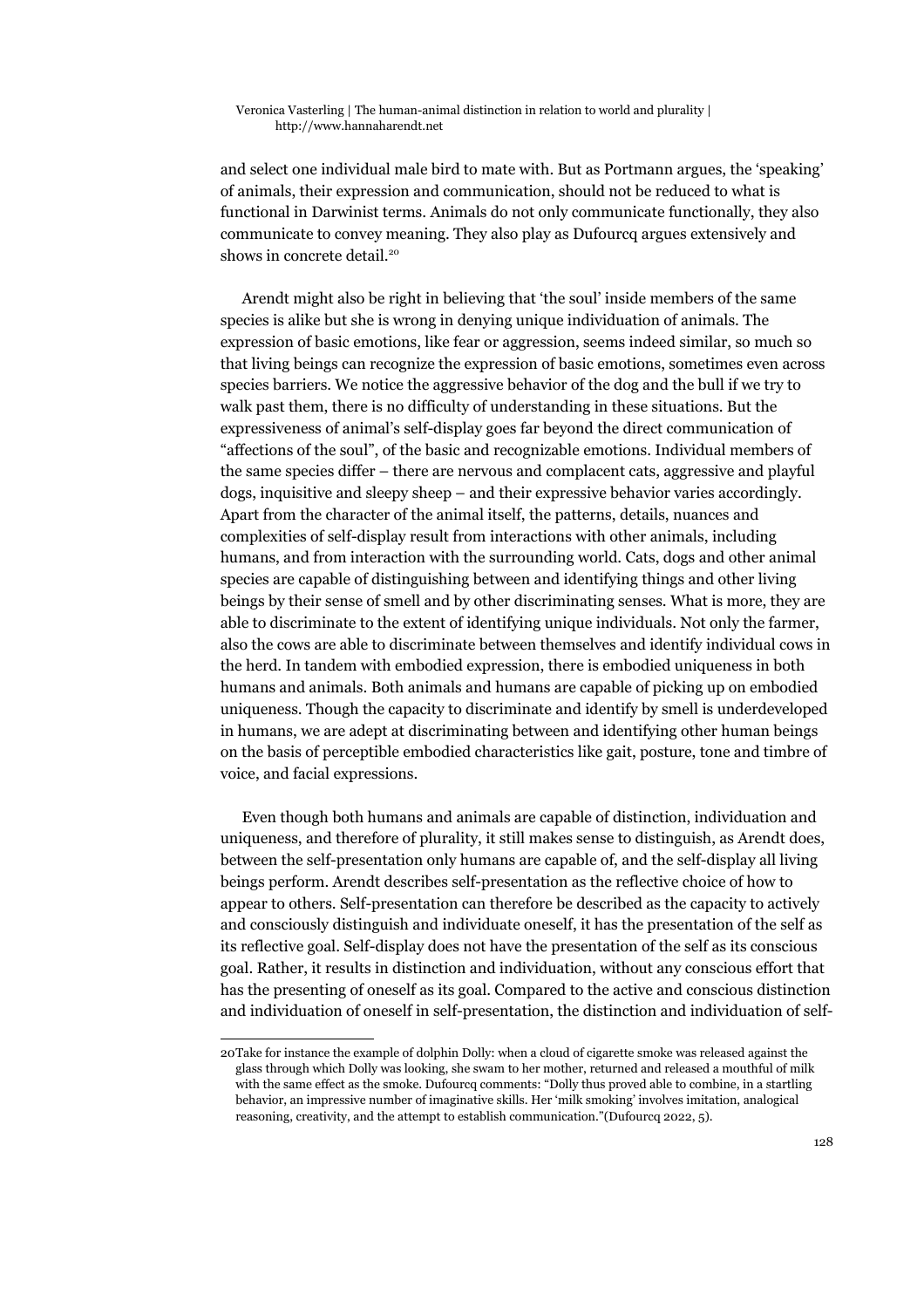display is passive or unwitting in the sense that it is not about presenting oneself. Selfpresentation as the reflective choice of how to appear to others involves the differentiating process of words and deeds, it refers to the reflective choice of words and actions by which one wants to show oneself to others, to the world. Differentiation through words and deeds is a lifelong process, it establishes human biographies. In order to discern the uniqueness of a person through her words and deeds, we need to engage with and understand her words and deeds over some period of time. Self-display conveys embodied uniqueness. Though it involves intentional, goal-oriented and playful behavior, it does not involve reflective choice of words and deeds. And while embodied uniqueness may be detected instantaneously and intuitively, to discern uniqueness through words and deeds is never instantaneous nor intuitive.

## **Conclusion**

The distinction between self-presentation and self-display makes sense as a distinction between humans and animals. It does not simply refer to having and lacking the artificial system of symbolic language but to something more subtle, namely the reflective choice of the words and actions by which one wants to appear in the world versus the passive and unwitting distinction and individuation through self-display. Arendt is right in emphasizing that human self-presentation is only possible up to a point because, like all living beings, human beings partake in self-display and embodied expression and therefore always, again up to a point, betray who they are. Self-presentation does not replace self-display. Rather, the unwitting display of oneself, of how one walks, talks, and holds oneself for instance, is always part of even the most carefully deliberated and executed self-presentation.

The human-animal distinction in terms of self-presentation and self-display is therefore not dichotomous. There is overlap between humans and animals. Individuating self-display, its recognition and the consciousness required for both is common to humans and (higher) animal species. The system of symbolic language discriminates between human and animal self-display. Upon their birth, humans are exposed to, and inserted in the system of symbolic language. Mastering symbolic language enables selfconsciousness, and therefore a measure of choice and control over how to display oneself. Despite the particularity of human self-presentation, humans and animals share embodied expression and communication, enabling mutual understanding and communication that goes (far) beyond the functional.

Finally, this explication of the human-animal distinction is consistent with Arendt's claim that plurality is the law of the earth. For animals to achieve plurality they must be able to distinguish and individuate, and to recognize distinctions and individuals. Self-display does allow animals to achieve plurality, therefore plurality is the law of the earth.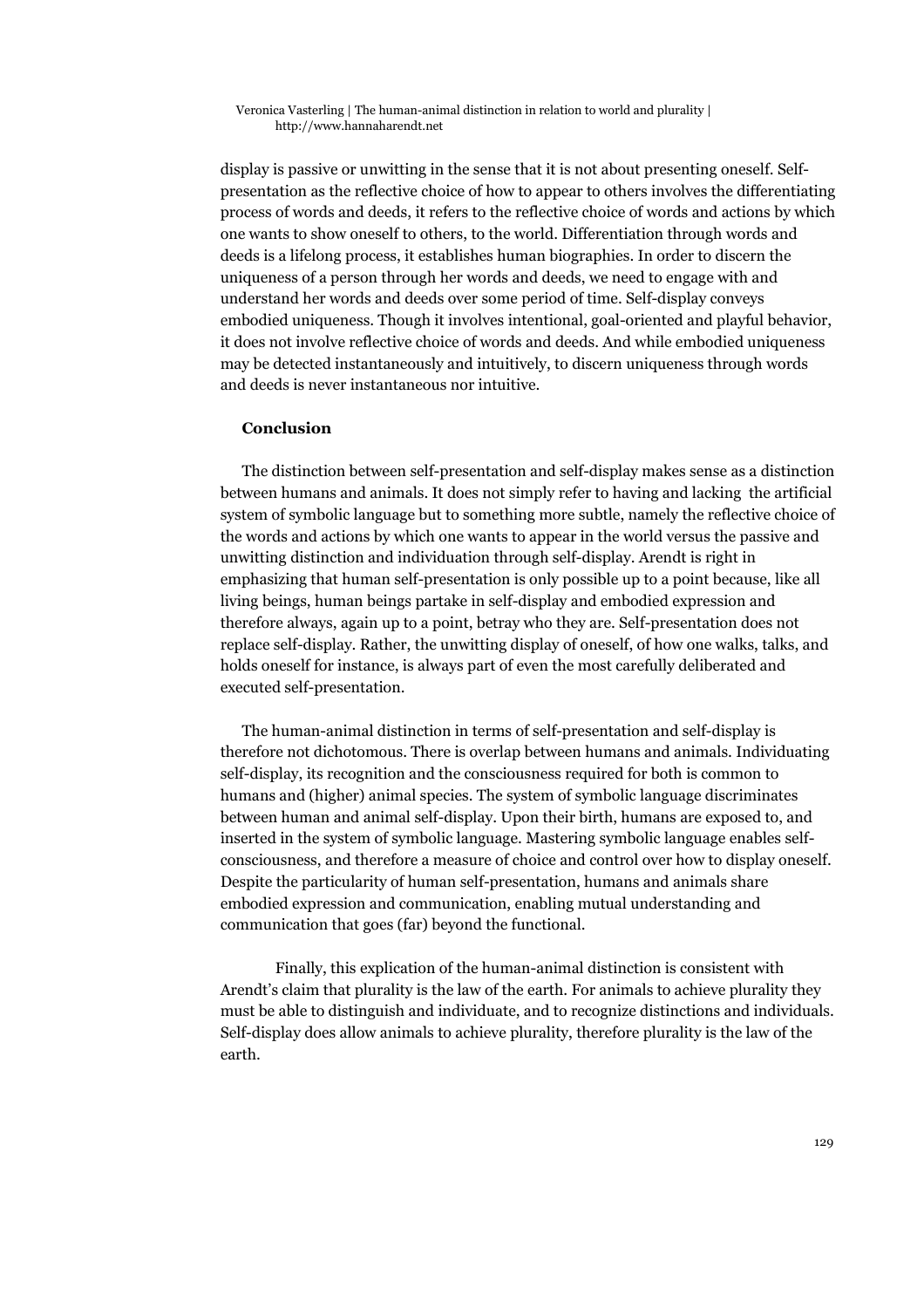## **References**

Arendt, Hannah (1951). *The Origins of Totalitarianism*. New York: Harcourt Brace Jovanovich

Publishers.

- ― (1958). *The Human Condition*. Chicago: University of Chicago Press.
- ― (1978). *The Life of the Mind.* New York: Harcourt Brace & Company.

Arnold, Jeremy (2016). Caught in Penelope's Web: Transformations of the Concept of Life from

*The Human Condition* to *The Life of the Mind*. *Constellations* 23 (4): 608-620.

Belcher, Oliver and Jeremy Schmidt (2021). Being earthbound: Arendt, process and alienation in

the Anthropocene. *Environment and Planning D: Society and Space* 39 (1): 103- 120.

Bowring, Finn (2014). Arendt after Marx: Rethinking the Dualism of Nature and World.

*Rethinking Marxism: A Journal of Economics, Culture and Society* 26 (2): 278- 290.

Chapman, Anne (2007). The Ways that Nature Matters: The World and the Earth in the Thought

of Hannah Arendt. *Environmental Values* 16 (4): 433-445.

Derrida, Jacques (1967). *De la grammatologie*. Paris: Les éditions de Minuit.

Donohoe, Janet (2017). Edmund Husserl, Hannah Arendt and a Phenomenology of Nature. V.M.

Föti and P. Kontos (eds) *Phenomenology and the Primacy of the Political: Essays in* 

*Honor of Jacques Taminiaux*. Cham: Springer, 175-188.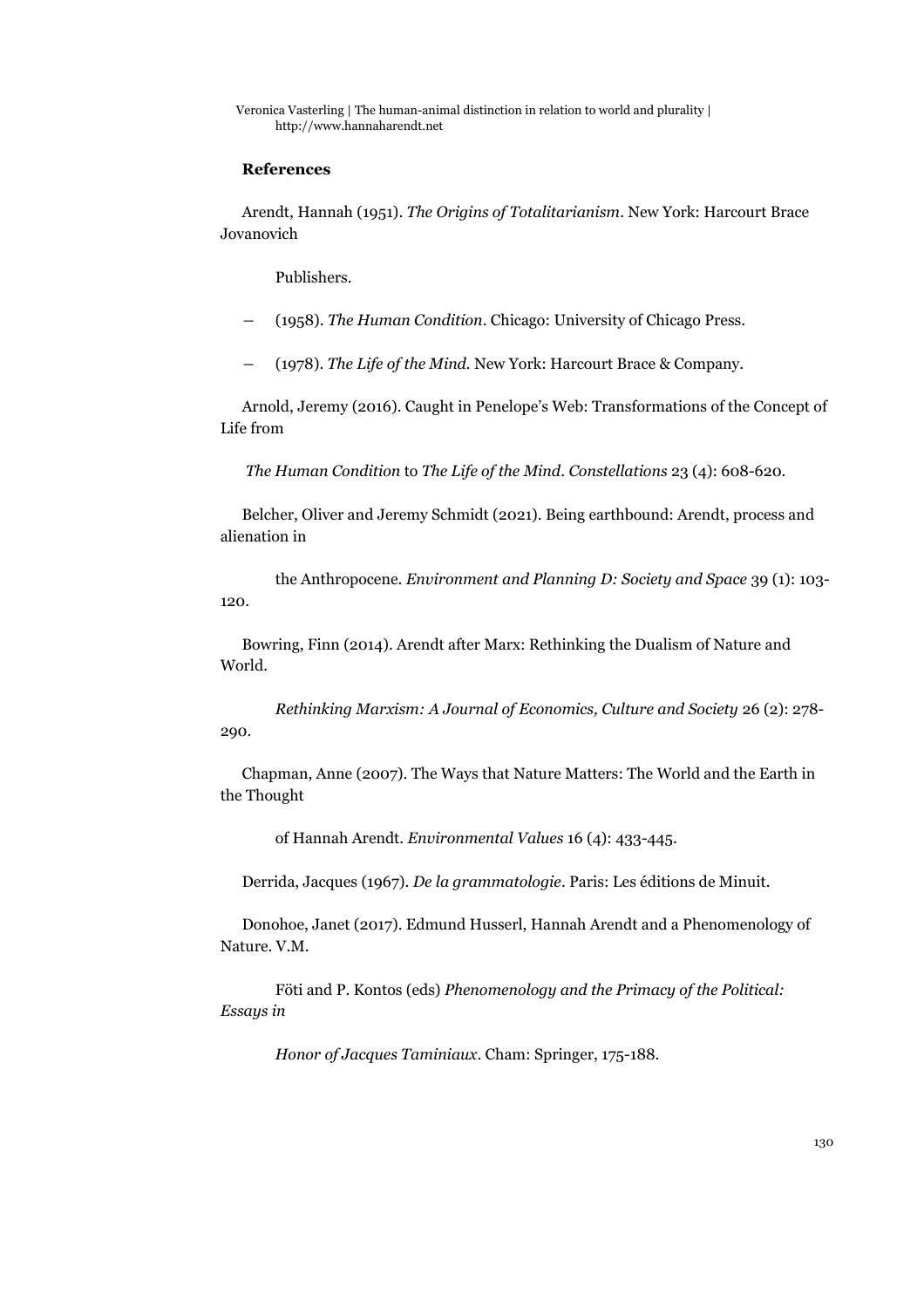Dufourcq, Annabelle (2022). *The Imaginary of Animals*. London and New York: Routledge.

Gillette, Caroline (2020). Human (and) Nature: Using Arendt to Reconcile Models of

Environmental Ethics. *Dianoia* Issue VII: 46-55.

Hargis, Jill (2016). Hannah Arendt's Turn to the Self and Environmental Responses to Climate

Change Paralysis. *Environmental Politics* 25 (3): 475-493.

Heidegger, Martin (1930/ 1978). Vom Wesen der Wahrheit. *Wegmarken*. Frankfurt am Main:

Vittorio Klostermann.

― (1957). *Identität und Differenz.* Pfullingen: Günther Neske.

Kant, Immanuel (2006). *Anthropology from a Pragmatic Point of View*. Translated & edited by

Robert Louden. Cambridge: Cambridge University Press.

― (1981). *Grounding of a Metaphysics of Morals*. Translation J.W. Ellington. Indianapolis:

Hacket.

Klusmeyer, Douglas (2018). Hannah Arendt. Philosophical anthropology and politics. Robert

Schuett & Miles Hollingworth (eds) *The Edinburgh Companion to Political Realism*.

Edinburgh: Edinburgh University Press: 355-367.

Oliver, Kelly (2015). *Earth and World: Philosophy after the Apollo Missions.* New York: Columbia

University Press.

Ott, Paul (2009). World and Earth: Hannah Arendt and the Human Relationship to Nature.